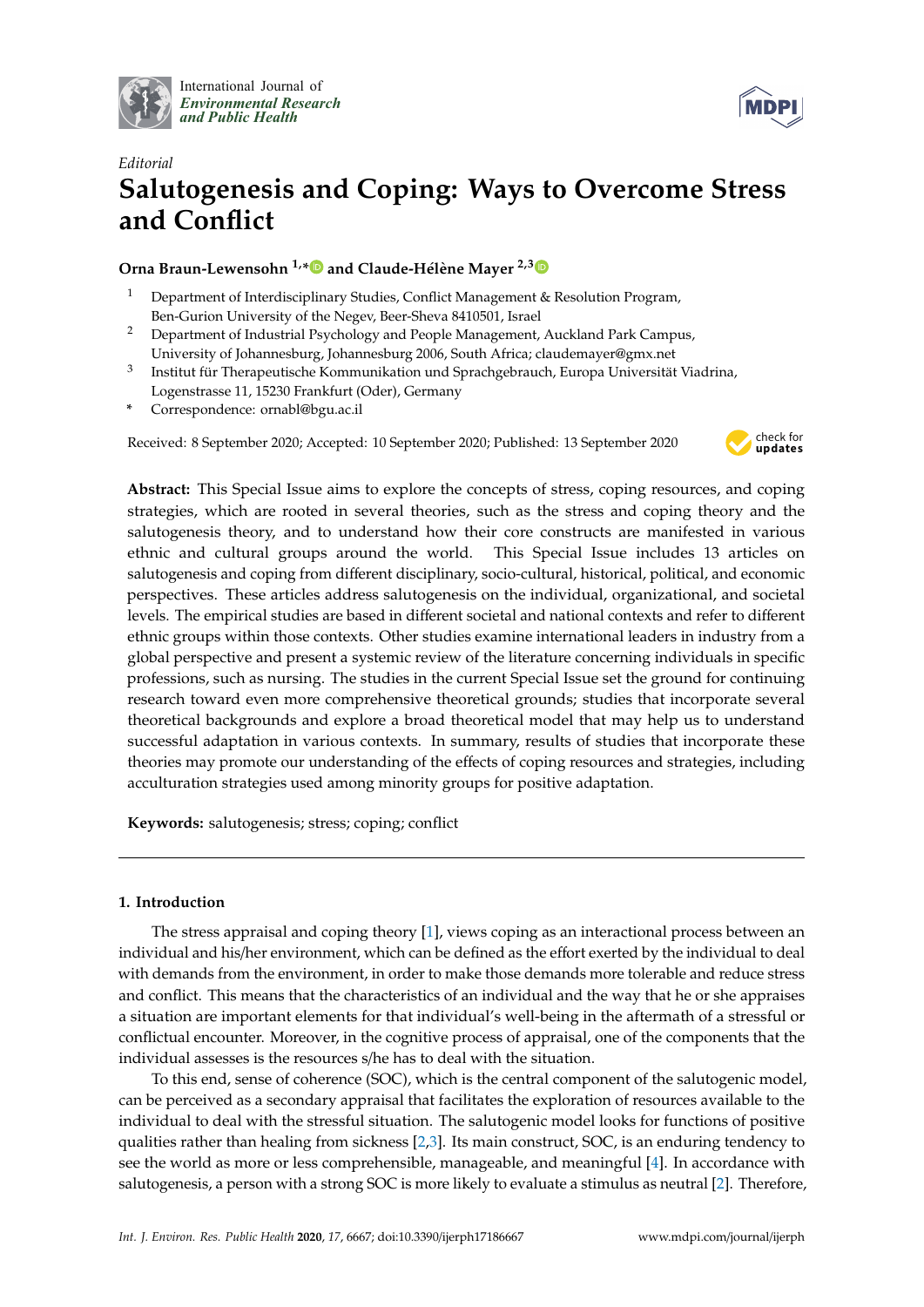an individual with a strong SOC is less likely than one with a weak SOC to perceive stressful situations as threatening and, therefore, as anxiety-provoking. SOC determines the ability of individuals to use resources that are available to them to promote their well-being [\[5\]](#page-4-4). Moreover, SOC includes components that consolidate resilience and expand subjective mental health [\[2\]](#page-4-1).

Coping strategies are the behavioral component of the process and can be defined as the actual effort made in the attempt to render a perceived stressor or conflict more tolerable and to minimize the distress induced by the situation. Most models of coping assume that individuals who cope more effectively with stressful and conflictual life events will exhibit lower levels of anxiety or depression [\[1\]](#page-4-0). Studies have shown that emotion-focused strategies of coping tend to be associated with more psychological problems, whereas, problem-focused strategies or active coping tend to be linked to more well-being [\[6\]](#page-4-5).

We thought that looking at the stress appraisal and coping theory of Lazarus and Folkman [\[1\]](#page-4-0) and the salutogenesis model of Antonovsky together might provide us with a more comprehensive understanding of the resources that facilitate certain coping strategies and the behaviors that are more or less adaptive in different situations of stress and conflict. Through the lens of a more integrative model, several issues can be highlighted. First, different types of events can be examined to determine whether different resources, coping, and responses are exhibited. Second, cultural contexts can be taken into consideration to understand the cognitive, behavioral, and emotional processes of individuals in the course of these events. Finally, we can consider a more comprehensive set of outcomes that includes positive (and not only pathological) outcomes.

#### **2. The Aim of this Special Issue**

This Special Issue aims to explore the concepts of stress, coping resources, and coping strategies, which are rooted in several theories, such as the stress and coping theory of Lazarus and Folkman [\[1\]](#page-4-0), and the salutogenesis theory of Antonovsky [\[7\]](#page-4-6), and to understand how their core constructs are manifested in various ethnic and cultural groups around the world.

These theories suggest that their main concepts, namely, several ways of coping, hope, personal and collective SOC, and others, are universal and, therefore, predict that, in all cultures, they could be considered as potential protectors against stress. However, to date, studies involving a non-Western population have reported ambiguous results.

In this Special Issue, we aim to address these concerns comprehensively by inviting researchers from around the world to present their studies based on special research methods and mixed research methods. There studies will enable a fundamental understanding of positive adaptation in stressful and conflictual situations among various cultural and ethnic groups and in different contexts around the world.

## **3. The Contributions in this Special Issue**

This Special Issue includes 13 articles on salutogenesis and coping from different disciplinary, socio-cultural, historical, political, and economic perspectives. These articles address salutogenesis on individual, organizational, and societal levels. The empirical studies are based in different societal and national contexts, including Israel, Spain, Norway, and the Democratic Republic of Congo, and refer to different ethnic groups within those countries. Other studies examine international leaders in industry from a global perspective and present a systemic review of the literature concerning individuals in specific professions, such as nursing.

We decided to organize this Special Issue around several themes: first, the age of the participants (from youngest to adults); second, special populations such as minority groups, volunteers, health workers etc.; and third, the settings on which the studies focused, for example, workplaces. The Special Issue opens with a paper on adolescents, the youngest group examined in this volume, and moves on to a paper on a minority student population. Other papers focused on minority groups highlight refugees from the civil war in Syria and educated ultra-orthodox Jews in the workplace.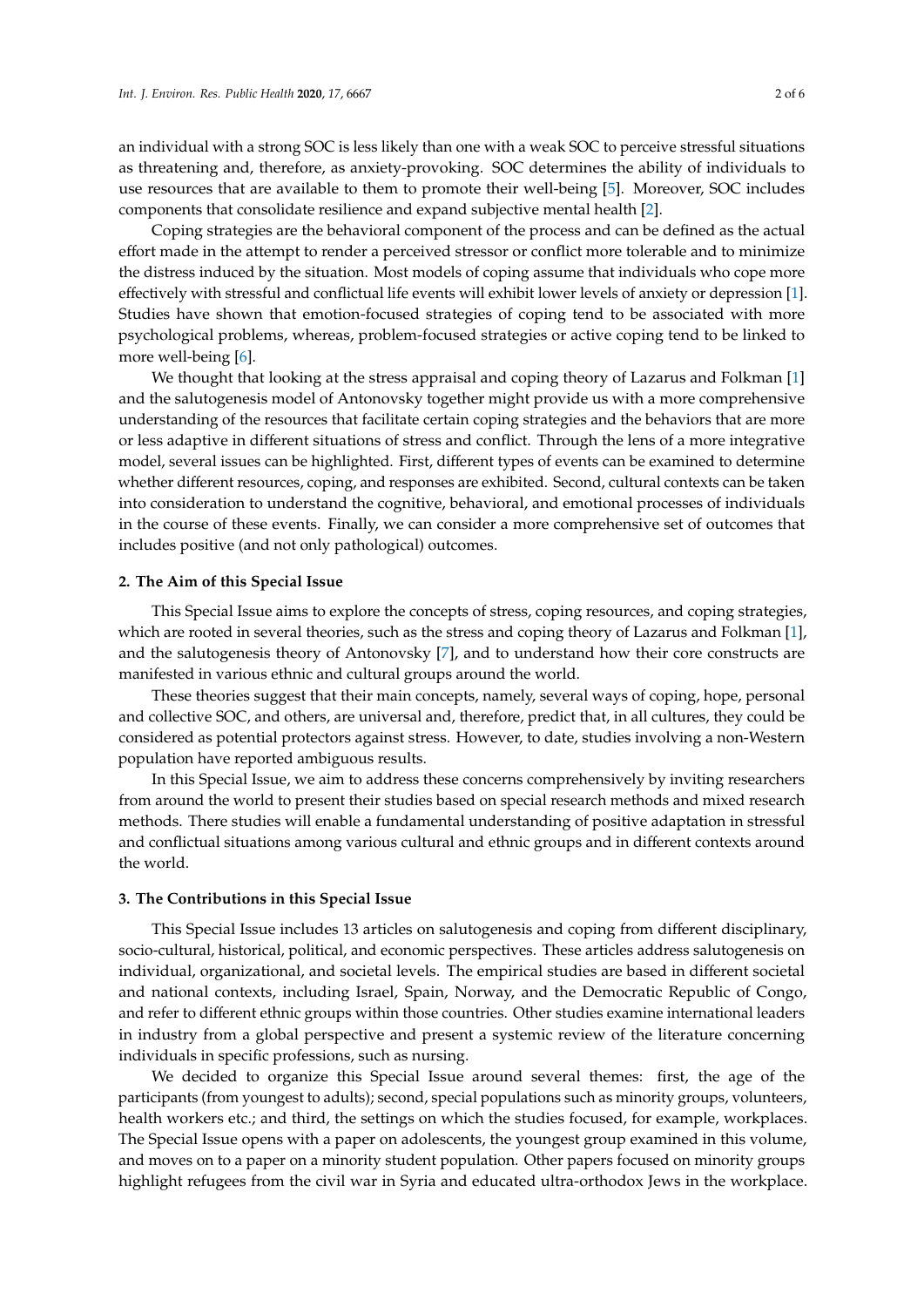The last prominent theme of the current Special Issue is the workplace, a focal point of many of the articles in this volume. Two articles focus on professionals in the special context of political violence, while some others focus on work in health-care settings. Following these articles, one paper focuses on SOC and coping among employees in the Democratic Republic of Congo. Finally, the last article in this volume explores SOC among international leaders and compassionate love as a coping mechanism.

Here is a brief introduction to the articles that make up this Special Issue.

A highly interesting study explores the associations between sex, age, socio-economic status, stress, SOC, and health among adolescents in Norway. The authors, Unni Karin Moksnes and Geir Arild Espnes [\[8\]](#page-4-7), investigate SOC and stress interrelationships and point out that SOC is a major coping resource in the context of depression and mental well-being.

Sarah Abu-Kaf and Enas Khalaf [\[9\]](#page-4-8), present a study on experiences of acculturative stress among Arab students at Israeli institutions of higher learning. The authors combined the theories of coping and salutogenesis and report gender differences in the use of different coping strategies and in levels of depressive symptoms. Moreover, they report that SOC differentially mediates the relationships between acculturative stress and depressive symptoms.

Antony Bernard and Aden Paul Flotman [\[10\]](#page-4-9), explore the identity work of a group of eight consulting psychology doctoral students. The students wrote self-reflective essays about becoming a consulting psychologist and findings describe how students cope with performance.

Orna Braun-Lewensohn, Sarah Abu-Kaf and Khaled Al-Said [\[11\]](#page-4-10), present findings on the coping resources and mental health of women in refugee camps. These authors explore personal and the community SOC and their influence on perceived danger and coping. The authors also demonstrate that SOC is crucial for good adaptation. These results are discussed in light of salutogenic theory.

In her article on coping strategies of college-educated, ultra-orthodox Jews in the general Israeli workforce, Tehila Kalagy [\[12\]](#page-4-11), speaks about societal transitions and the changes in the values of ethnic groups and in workplaces. This article contributes to minority research, as well as our understanding of the professional integration and adaptability of members of minority groups in the workplace and how those individuals cope with the challenges they face.

Tal Litvak-Hirsch and Alon Lazar [\[13\]](#page-4-12) explore long-term mindfulness training and its contribution to personal and professional coping among teachers living in a conflict zone. These authors present their findings from a qualitative study conducted in the Western Negev region of Israel. Interviewees reported that their coping skills had been heightened as result of being able to put aside intrusive thoughts and feelings that used to paralyze them and focus on active coping, centered on what they needed to do promptly. The interviewees also reported increased compassion and self-acceptance of emotions and behaviors. This article presents an important contribution to stress management in war zones through mindfulness training.

In their article, Dorit Segal-Engelchin, Netta Achdut, Ephrat Huss and Orly Sarid [\[14\]](#page-4-13), focus on CB-ART (cognitive behavioral and art-based) intervention during the 2014 Gaza conflict. The authors present findings regarding the ability of interventions to decrease stress and trauma among individuals working in medical professions. Specifically, they describe how arts-based methods supported coping and built resources to deal with stress and trauma.

The next article sheds light on the situation in South Africa and refers to the experiences of volunteers in the health-care context and their well-being. Antoni Barnard and Aleksandra Furtak [\[15\]](#page-4-14), argue that volunteers in South Africa need psychological resilience from a salutogenic perspective. What really keeps them healthy is an inner drive and a calling in the context of the work orientation, which can be increased when organizations invest in developmental interventions.

Natura Colomer Pérez, Elena Chover-Sierra, Vicente Gea-Caballero and Joan J Paredes-Carbonell [\[16\]](#page-4-15), address people's health-assets mapping processes and design-dynamization strategies for health promotion. The authors present a salutogenic model of health and a health-assets model and report findings from the nursing context in Spain. Their results show that SOC can be strengthened through the use of salutogenic and asset-based approaches.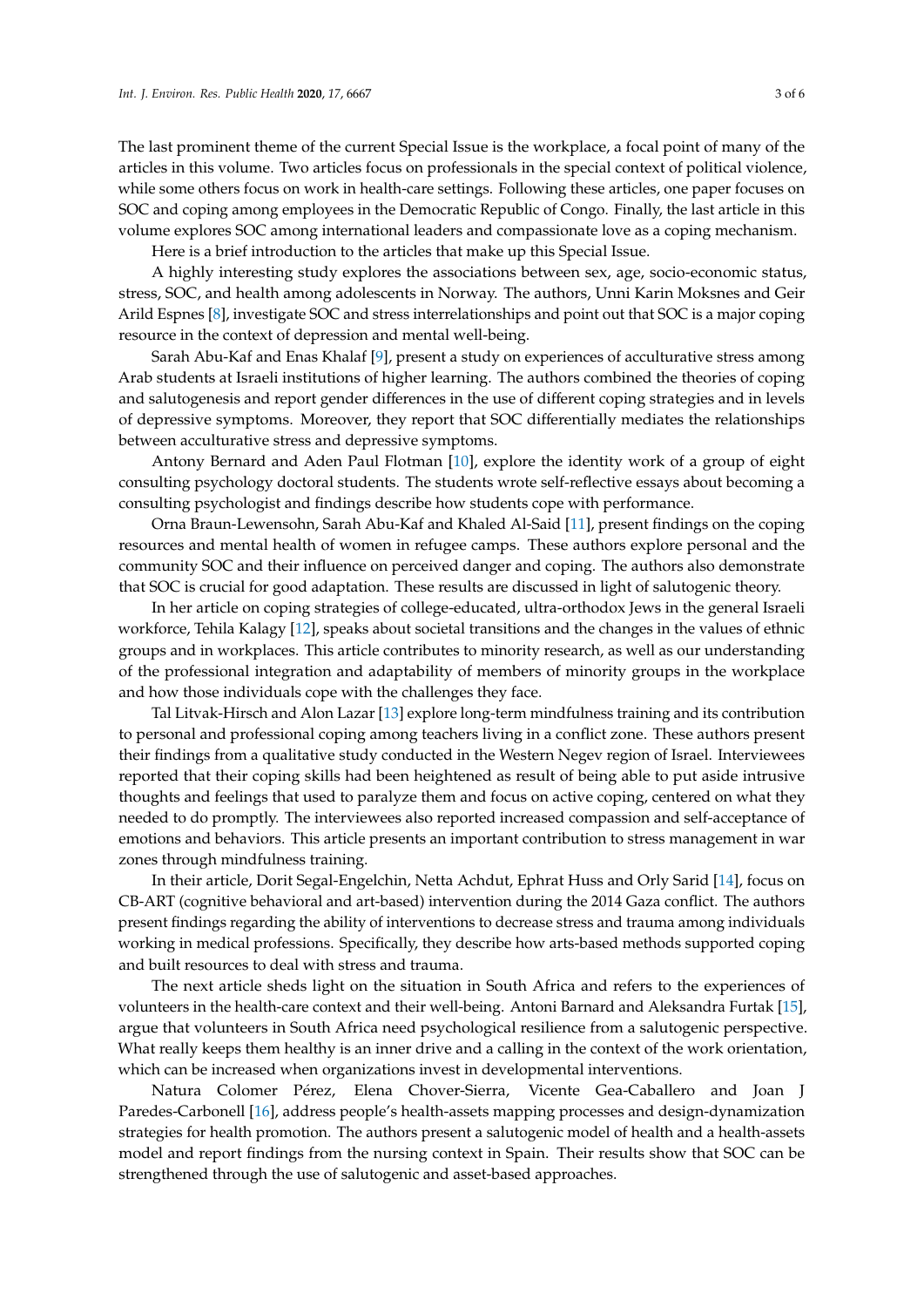The article by Giuseppe Michele Masanotti, Silvia Paolucci, Elia Abbafati, Claudio Serratore and Michaela Caricato [\[17\]](#page-4-16), provides a systematic review of SOC among nurses. They report that low SOC is a predictor of depressive state, burnout, and job dissatisfaction among female nurses and that, therefore, SOC could be a health-promoting resource.

Shir Daphna-Tekoah, Talia Megadasi Brikman, Eric Scheier and Uri Balla [\[18\]](#page-4-17), close the section on health professions with a timely manuscript on COVID-19. They used a unique methodology involving a listening guide and narrative analysis to understand the physical and psychological needs of heath professional during the pandemic, in order to build and provide suitable support programs for those professionals.

Jeremy Mitonga-Monga and Claude-Hélène Mayer [\[19\]](#page-4-18), present empirical research findings on coping, SOC, burnout, and work engagement in the context of the Democratic Republic of Congo (DRC), where a void in research on salutogenesis and coping still exists. The authors examined the moderating effect of coping in the relationships between SOC, burnout, and work engagement and found that there is a positive relationship between coping and SOC; however, SOC is negatively related to work engagement and burnout. The authors provide recommendations for future theory and practice to increase engagement, performance, and productivity based on increased SOC and coping mechanisms.

International leaders need new skills in the rapidly changing world of work, as well as new resources to cope with and manage stress. In the last article in this issue, Claude-Hélène Mayer and Rudolph M. Oosthuizen [\[20\]](#page-4-19), present findings from an international study showing that SOC, compassionate love, and coping interrelate are important resources for staying healthy.

## **4. Conclusions**

## *The Way Forward*

This Special Issue presents the latest studies on salutogenesis and coping in specific cultural and transcultural contexts. These studies present particular insights into specific socio-cultural contexts from qualitative and quantitative empirical, theoretical, and conceptual stances. The articles will lead to deeper discourse, new critical thinking, and expanded contextual knowledge, and will build a foundation for future research and applied interventions with regard to salutogenesis and coping.

The studies in the current Special Issue set the ground for continuing research toward even more comprehensive theoretical grounds: studies which incorporate several theoretical backgrounds and explore a broad theoretical model that may help us to understand successful adaptation in various contexts. We suggest that future studies in the field should incorporate several theories into one model: theories of stress appraisal and coping [\[1\]](#page-4-0), salutogenesis [\[4,](#page-4-3)[7\]](#page-4-6), and acculturation [\[21,](#page-5-0)[22\]](#page-5-1), which are fundamental to the understanding of successful adaptation in various situations. Each of these theoretical foundations will contribute its own driven variables to a model that will encompass the socio-ecological surroundings of the participants. Such studies will enable examination of how different demographic and contextual variables, cognitive appraisals, coping resources, and coping and acculturation strategies relate to each other and to psychological adaptation, on one hand, and various psychological problems, on the other. A comprehensive and coherent model of relations among the variables that relies on the above-mentioned three well-established theories could advance our theoretical and practical knowledge of how people cope and adapt in various contexts and cultures. In summary, the results of studies that incorporate these theories may promote the understanding of the effect of coping resources, and strategies, in addition to acculturation strategies (among minority groups) for positive adaptation. Practically, such research has the potential to help parents, educators, leaders, and policymakers to become better aware of the difficulties experienced by individuals who are confronted with meaningful challenges and stressors. This awareness can assist the establishment of research-based, theory-driven prevention and intervention programs to promote adjustment and adaptation in numerous contexts and cultures.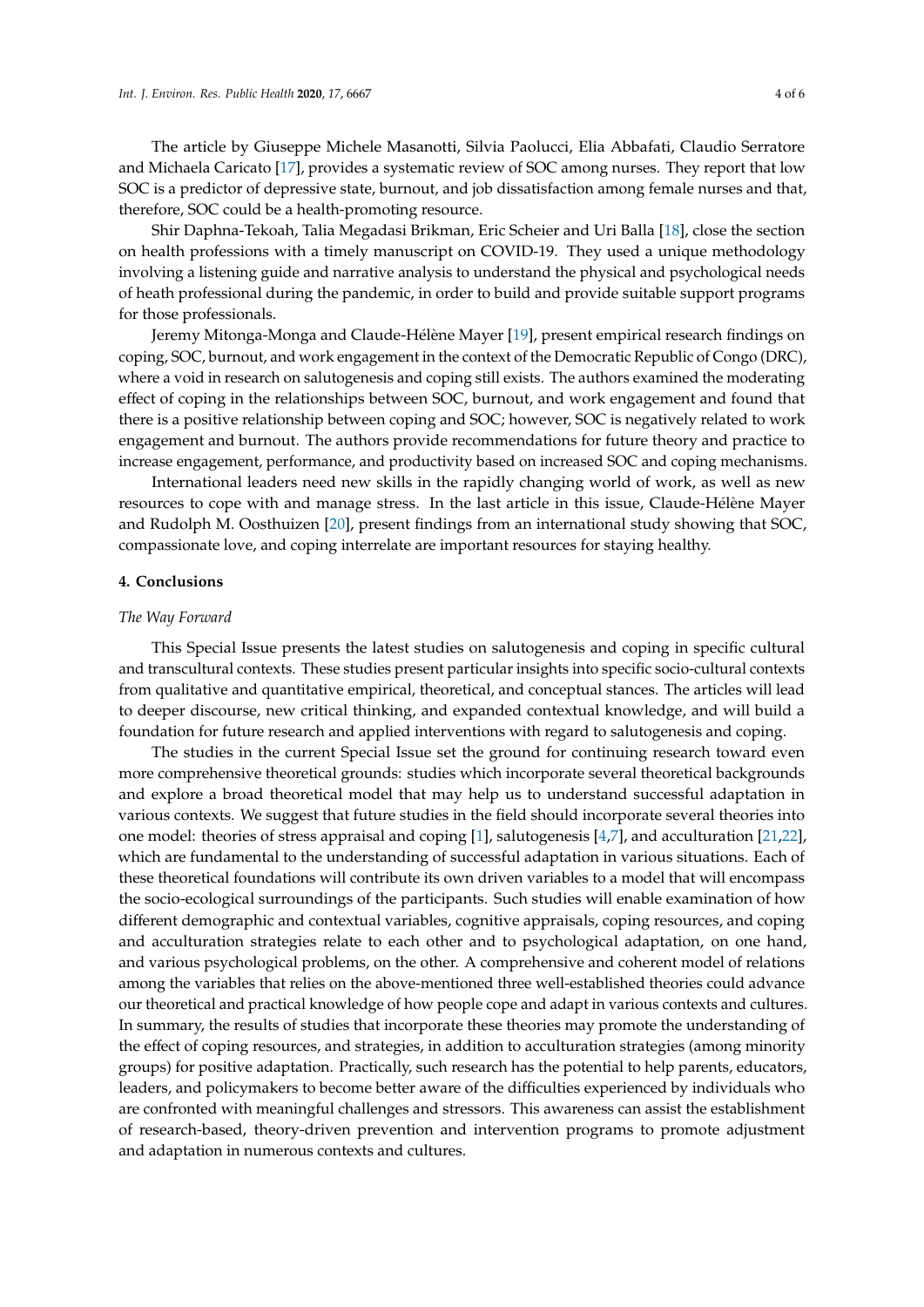**Author Contributions:** All authors have read and agreed to the published version of the manuscript.

**Funding:** This research received no external funding.

**Conflicts of Interest:** The authors declare no conflict of interest.

# **References**

- <span id="page-4-0"></span>1. Lazarus, R.S.; Folkman, S. *Stress, Appraisal, and Coping*; Springer: New York, NY, USA, 1984.
- <span id="page-4-1"></span>2. Mayer, C.H. *The Meaning of Sense of Coherence in Transcultural Management*; Waxmann Verlag: Münster, Germany, 2011; Volume 563.
- <span id="page-4-2"></span>3. Mittelmark, M.B.; Bauer, G.F. The meanings of salutogenesis. In *The Handbook of Salutogenesis*; Springer: New York, NY, USA, 2017; pp. 7–13.
- <span id="page-4-3"></span>4. Antonovsky, A. *Unraveling the Mystery of Health*; Jossey-Bass: San Francisco, CA, USA, 1987.
- <span id="page-4-4"></span>5. Eriksson, M. The sense of coherence in the salutogenic model of health. In *The Handbook of Salutogenesis*; Mittelmark, M.B., Sagy, S., Eriksson, M., Bauer, G., Pelikan, J.M., Lindström, B., Espnes, G.A., Eds.; Springer: New York, NY, USA, 2017; pp. 91–96.
- <span id="page-4-5"></span>6. Braun-Lewensohn, O. Coping and social support in children exposed to mass trauma. *Curr. Psychiatr. Rep.* **2015**, *17*, 46–56. [\[CrossRef\]](http://dx.doi.org/10.1007/s11920-015-0576-y) [\[PubMed\]](http://www.ncbi.nlm.nih.gov/pubmed/25903480)
- <span id="page-4-6"></span>7. Antonovsky, A. *Health, Stress, and Coping: New Perspectives on Mental and Physical Well-Being*; Jossey-Bass: San Francisco, CA, USA, 1979.
- <span id="page-4-7"></span>8. Moksnes, U.K.; Espnes, G.A. Sense of Coherence in Association with Stress Experience and Health in Adolescents. *Int. J. Environ. Res. Public Health* **2020**, *17*, 3003. [\[CrossRef\]](http://dx.doi.org/10.3390/ijerph17093003) [\[PubMed\]](http://www.ncbi.nlm.nih.gov/pubmed/32357461)
- <span id="page-4-8"></span>9. Abu-Kaf, S.; Khalaf, E. Acculturative Stress among Arab Students in Israel: The Roles of Sense of Coherence and Coping Strategies. *Int. J. Environ. Res. Public Health* **2020**, *17*, 5106. [\[CrossRef\]](http://dx.doi.org/10.3390/ijerph17145106) [\[PubMed\]](http://www.ncbi.nlm.nih.gov/pubmed/32679817)
- <span id="page-4-9"></span>10. Bernard, A.; Flotman, A.P. Coping Dynamic of Consulting Psychology Doctoral Students Transitioning a Professional Role Identity: A Systems Psychodynamic Perspective. *Int. J. Environ. Res. Public Health* **2020**, *17*, 5492. [\[CrossRef\]](http://dx.doi.org/10.3390/ijerph17155492) [\[PubMed\]](http://www.ncbi.nlm.nih.gov/pubmed/32751411)
- <span id="page-4-10"></span>11. Braun-Lewensohn, O.; Abu-Kaf, S.; Al-Said, K. Women in Refugee Camps: Which Coping Resources Help them to Adapt? *Int. J. Environ. Res. Public Health* **2019**, *16*, 3990. [\[CrossRef\]](http://dx.doi.org/10.3390/ijerph16203990) [\[PubMed\]](http://www.ncbi.nlm.nih.gov/pubmed/31635399)
- <span id="page-4-11"></span>12. Kalagy, T. Enclave in Transition: Ways of Coping of Academics from Ultra-Orthodox (Haredim) Minority Group with Challenges of Integration into the Workforce. *Int. J. Environ. Res. Public Health* **2020**, *17*, 2373. [\[CrossRef\]](http://dx.doi.org/10.3390/ijerph17072373) [\[PubMed\]](http://www.ncbi.nlm.nih.gov/pubmed/32244479)
- <span id="page-4-12"></span>13. Litvak-Hirsch, T.; Lazar, A. The Contribution of Long-Term Mindfulness Training on Personal and Professional Coping for Teachers Living in a Conflict Zone: A Qualitative Perspective. *Int. J. Environ. Res. Public Health* **2020**, *17*, 4096. [\[CrossRef\]](http://dx.doi.org/10.3390/ijerph17114096) [\[PubMed\]](http://www.ncbi.nlm.nih.gov/pubmed/32521779)
- <span id="page-4-13"></span>14. Segal-Engelchin, D.; Achdut, N.; Huss, E.; Sarid, O. CB-Art Interventions Implemented with Mental Health Professionals Working in a Shared War Reality: Transforming Negative Images and Enhancing Coping Resources. *Int. J. Environ. Res. Public Health* **2020**, *17*, 2287. [\[CrossRef\]](http://dx.doi.org/10.3390/ijerph17072287) [\[PubMed\]](http://www.ncbi.nlm.nih.gov/pubmed/32231134)
- <span id="page-4-14"></span>15. Barnard, A.; Furtak, A. Psychological Resilience of Volunteers in a South African Health Care Context: A Salutogenic Approach and Hermeneutic Phenomenological Inquiry. *Int. J. Environ. Res. Public Health* **2020**, *17*, 2922. [\[CrossRef\]](http://dx.doi.org/10.3390/ijerph17082922) [\[PubMed\]](http://www.ncbi.nlm.nih.gov/pubmed/32344504)
- <span id="page-4-15"></span>16. Pérez, N.C.; Chover-Sierra, E.; Gea-Caballero, V.; Paredes-Carbonell, J.J. Health Assets, Vocation and Zest for Healthcare Work. A Salutogenic Approach to Active Coping among Certified Nursing Assistant Students. *Int. J. Environ. Res. Public Health* **2020**, *17*, 3586. [\[CrossRef\]](http://dx.doi.org/10.3390/ijerph17103586) [\[PubMed\]](http://www.ncbi.nlm.nih.gov/pubmed/32443778)
- <span id="page-4-16"></span>17. Masanotti, G.M.; Paolucci, S.; Abbafati, E.; Serratore, C.; Caricato, M. Sense of Coherence in Nurses: A Systematic Review. *Int. J. Environ. Res. Public Health* **2020**, *17*, 1861. [\[CrossRef\]](http://dx.doi.org/10.3390/ijerph17061861) [\[PubMed\]](http://www.ncbi.nlm.nih.gov/pubmed/32183042)
- <span id="page-4-17"></span>18. Daphna-Tekoah, S.; Brikman, T.M.; Scheier, E.; Balla, U. Listening to Hospital Personnel's Narratives during the COVID-19 Outbreak. *Int. J. Environ. Res. Public Health* **2020**, *17*, 6413. [\[CrossRef\]](http://dx.doi.org/10.3390/ijerph17176413) [\[PubMed\]](http://www.ncbi.nlm.nih.gov/pubmed/32899163)
- <span id="page-4-18"></span>19. Mitonga-Monga, J.; Mayer, C.-H. Sense of Coherence, Burnout, and Work Engagement: The Moderating Effect of Coping in the Democratic Republic of Congo. *Int. J. Environ. Res. Public Health* **2020**, *17*, 4127. [\[CrossRef\]](http://dx.doi.org/10.3390/ijerph17114127) [\[PubMed\]](http://www.ncbi.nlm.nih.gov/pubmed/32531877)
- <span id="page-4-19"></span>20. Mayer, C.-H.; Oosthuizen, R.M. Sense of Coherence, Compassionate Love and Coping in International Leaders during the Transition into the Fourth Industrial Revolution. *Int. J. Environ. Res. Public Health* **2020**, *17*, 2829. [\[CrossRef\]](http://dx.doi.org/10.3390/ijerph17082829) [\[PubMed\]](http://www.ncbi.nlm.nih.gov/pubmed/32326008)